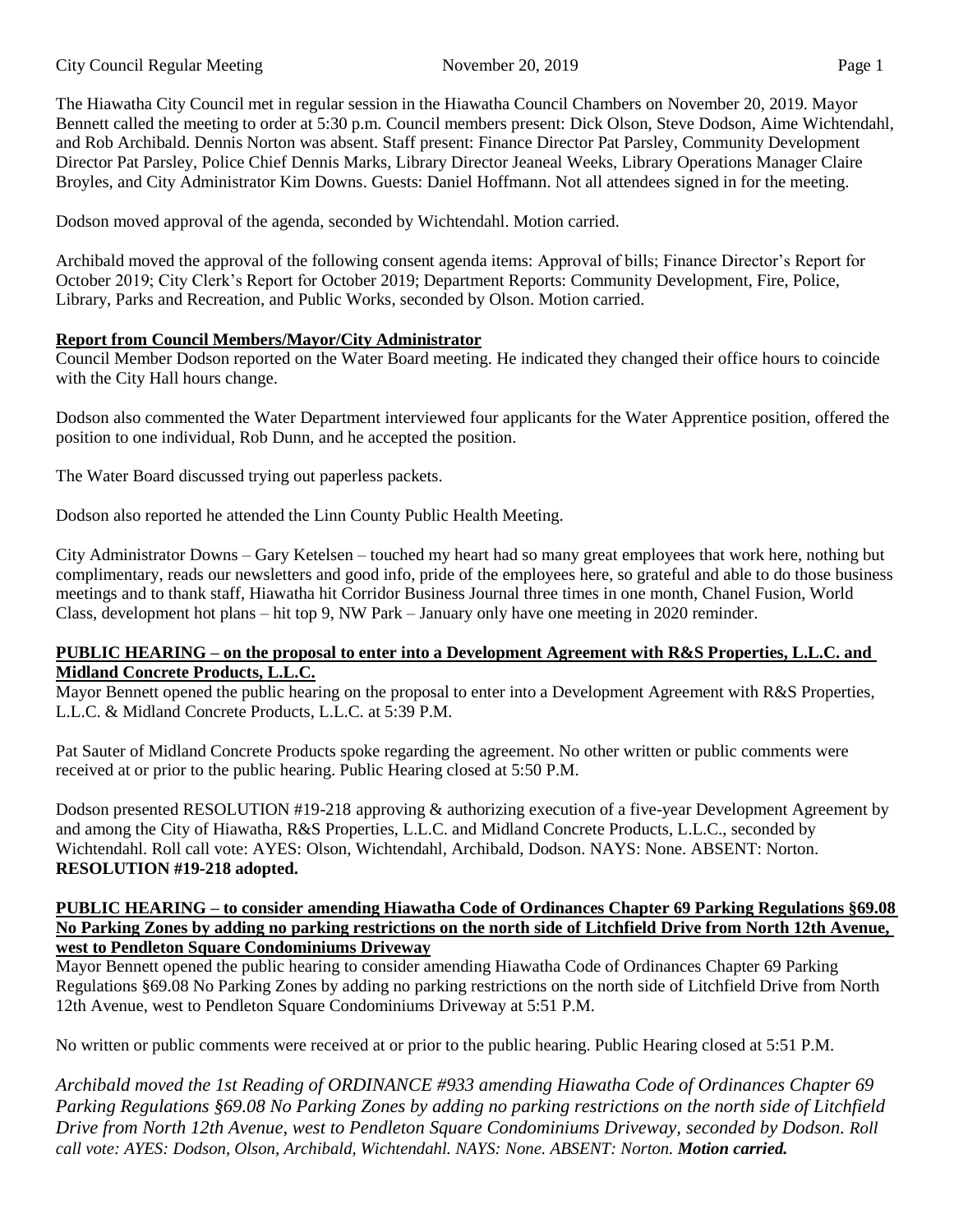*Wichtendahl moved to waive the 2nd and 3rd readings of ORDINANCE #933, seconded by Archibald. Motion carried.*

*Olson moved the adoption of ORDINANCE #933 amending Hiawatha Code of Ordinances Chapter 69 Parking Regulations §69.08 No Parking Zones by adding no parking restrictions on the north side of Litchfield Drive from North 12th Avenue, west to Pendleton Square Condominiums Driveway, seconded by Archibald. Roll call vote: AYES: Wichtendahl, Archibald, Dodson, Olson. NAYS: None. ABSENT: Norton. ORDINANCE#933 adopted.*

#### **Consider Resolution setting a public hearing date (December 4, 2019 @ 5:30 p.m.) on the proposal to enter into a development agreement with Hiawatha Properties L.L.C.**

Wichtendahl presented RESOLUTION #19-219 setting a public hearing date (December 4, 2019 @ 5:30 p.m.) on the proposal to enter into a development agreement with Hiawatha Properties L.L.C., seconded by Archibald. Roll call vote: AYES: Archibald, Dodson, Wichtendahl, Olson. NAYS: None. ABSENT: Norton. **RESOLUTION #19-219 adopted.** 

# **18th Avenue PCC Widening Project**

Dodson presented RESOLUTION #19-220 approving a Permanent Sidewalk Easement on the property located northeast corner of Blairs Ferry Road & 18th Avenue at Mercy (Mercy Physician Services, Inc.) 1790 Blairs Ferry Road in connection with the 18th Avenue PCC Widening Project, seconded by Olson. Roll call vote: AYES: Wichtendahl, Archibald, Olson, Dodson. NAYS: None. ABSENT: Norton. **RESOLUTION #19-220 adopted.** 

### **2019 12th Avenue Rehabilitation Project**

Dodson presented RESOLUTION #19-221 approving Partial Pay Estimate #2 in the amount of \$185,342.56 to LL Pelling, Inc. for the 2019 12th Avenue Rehabilitation Project, seconded by Archibald. Roll call vote: AYES: Olson, Wichtendahl, Archibald, Dodson. NAYS: None. ABSENT: Norton. **RESOLUTION #19-221 adopted.** 

# **Hiawatha Public Library Expansion and Renovation Project**

Olson presented RESOLUTION #19-222 acknowledging the Library Board's Resolution #19-39 & authorize Finance Director to issue payment for Pay Estimate #6 for the Hiawatha Public Library Expansion & Renovation Project in the amount of \$178,654.53, seconded by Archibald. Roll call vote: AYES: Archibald, Dodson, Wichtendahl, Olson. NAYS: None. ABSENT: Norton. **RESOLUTION #19-222 adopted.** 

#### **Consider Resolution authorizing the Finance Director to make the appropriate interfund transfer of sums and record the same in the appropriate manner for FY2020 for the City of Hiawatha, Iowa**

Archibald presented RESOLUTION #19-223 authorizing the Finance Director to make the appropriate interfund transfer of sums & record the same in the appropriate manner for FY2020 for the City of Hiawatha, Iowa, seconded by Wichtendahl. Roll call vote: AYES: Wichtendahl, Archibald, Olson, Dodson. NAYS: None. ABSENT: Norton. **RESOLUTION #19-223 adopted.** 

#### **Consider Resolution approving the certification of Tax Increment Financing (TIF) indebtedness to the Linn County Auditor's Office for Fiscal Year 2021 Collections**

Olson presented RESOLUTION #19-224 approving the certification of Tax Increment Financing (TIF) indebtedness to the Linn County Auditor's Office for Fiscal Year 2021 Collections, seconded by Dodson. Roll call vote: AYES: Olson, Dodson, Wichtendahl, Archibald. NAYS: None. ABSENT: Norton. **RESOLUTION #19-224 adopted.**

# **Consider Resolution approving and placing on file the Annual FY 2018-2019 Urban Renewal Report**

Dodson presented RESOLUTION #19-225 approving and placing on file the Annual FY 2018-2019 Urban Renewal Report, seconded by Archibald. Roll call vote: AYES: Dodson, Wichtendahl, Archibald, Olson. NAYS: None. ABSENT: Norton. **RESOLUTION #19-225 adopted.** 

### **Consider Resolution approving the 2019 Annual Financial Report**

Wichtendahl presented RESOLUTION #19-226 approving the 2019 Annual Financial Report, seconded by Olson. Roll call vote: AYES: Archibald, Olson, Dodson, Wichtendahl. NAYS: None. ABSENT: Norton. **RESOLUTION #19-226 adopted.**